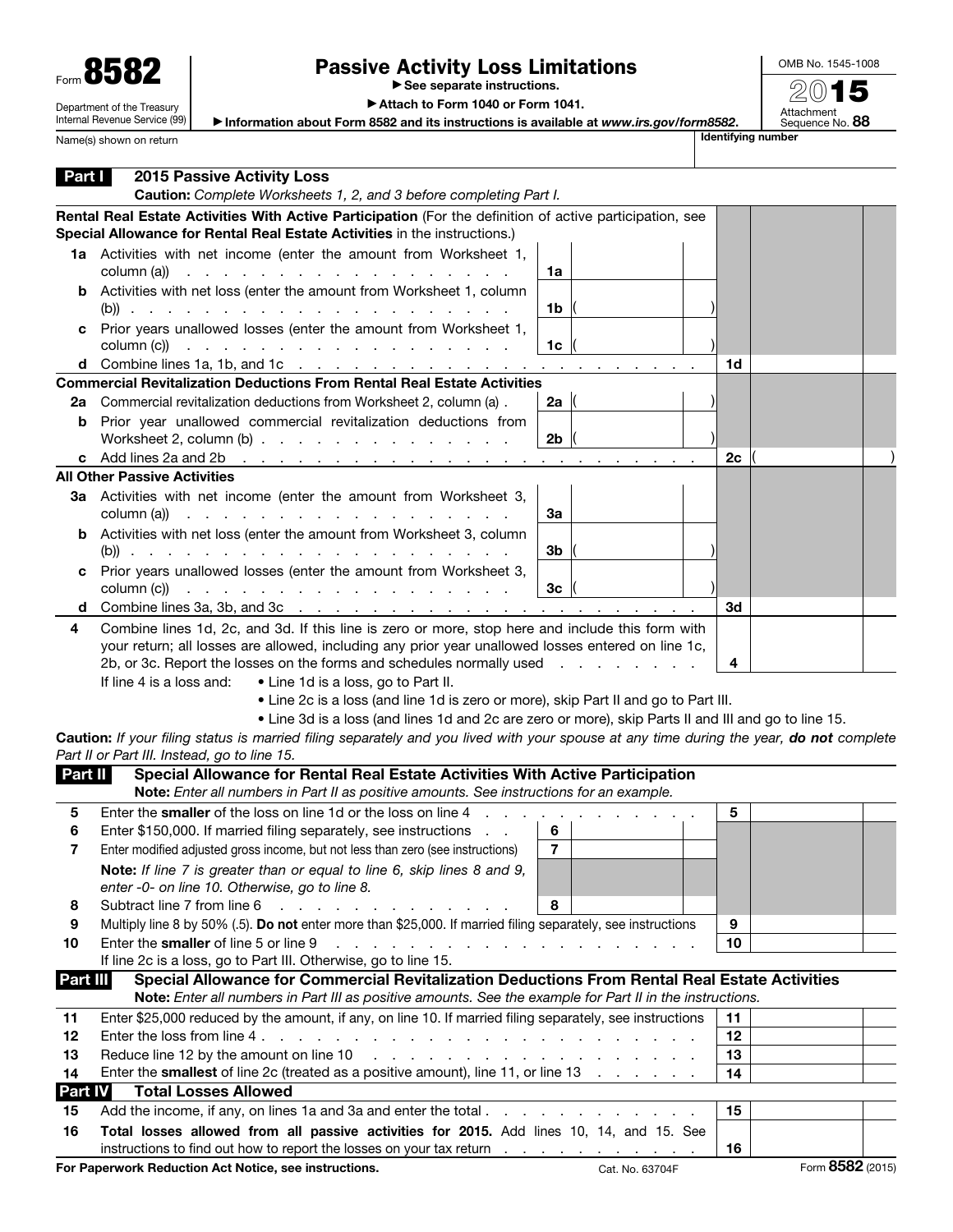Caution: *The worksheets must be filed with your tax return. Keep a copy for your records.* Worksheet 1—For Form 8582, Lines 1a, 1b, and 1c (See instructions.)

| Name of activity                                                                       | <b>Current year</b>         |                           | <b>Prior years</b>              | Overall gain or loss |          |  |
|----------------------------------------------------------------------------------------|-----------------------------|---------------------------|---------------------------------|----------------------|----------|--|
|                                                                                        | (a) Net income<br>(line 1a) | (b) Net loss<br>(line 1b) | (c) Unallowed<br>loss (line 1c) | (d) Gain             | (e) Loss |  |
|                                                                                        |                             |                           |                                 |                      |          |  |
|                                                                                        |                             |                           |                                 |                      |          |  |
|                                                                                        |                             |                           |                                 |                      |          |  |
|                                                                                        |                             |                           |                                 |                      |          |  |
|                                                                                        |                             |                           |                                 |                      |          |  |
| Total. Enter on Form 8582, lines 1a, 1b,<br>and 1c $\ldots$ $\ldots$ $\ldots$ $\ldots$ |                             |                           |                                 |                      |          |  |

Worksheet 2—For Form 8582, Lines 2a and 2b (See instructions.)

| Name of activity                                                                                                                                                                                                                                | (a) Current year<br>deductions (line 2a) | (b) Prior year<br>unallowed deductions (line 2b) | (c) Overall loss |  |  |
|-------------------------------------------------------------------------------------------------------------------------------------------------------------------------------------------------------------------------------------------------|------------------------------------------|--------------------------------------------------|------------------|--|--|
|                                                                                                                                                                                                                                                 |                                          |                                                  |                  |  |  |
|                                                                                                                                                                                                                                                 |                                          |                                                  |                  |  |  |
|                                                                                                                                                                                                                                                 |                                          |                                                  |                  |  |  |
|                                                                                                                                                                                                                                                 |                                          |                                                  |                  |  |  |
| Total. Enter on Form 8582, lines 2a and                                                                                                                                                                                                         |                                          |                                                  |                  |  |  |
| 2 <sub>b</sub><br>in a communication of the most property of the most property of the most property of the most property of the most of the most of the most of the most of the most of the most of the most of the most of the most of the mos |                                          |                                                  |                  |  |  |

Worksheet 3—For Form 8582, Lines 3a, 3b, and 3c (See instructions.)

|                                                                            |                             | <b>Current year</b>       | <b>Prior years</b>              | Overall gain or loss |          |  |
|----------------------------------------------------------------------------|-----------------------------|---------------------------|---------------------------------|----------------------|----------|--|
| Name of activity                                                           | (a) Net income<br>(line 3a) | (b) Net loss<br>(line 3b) | (c) Unallowed<br>loss (line 3c) | (d) Gain             | (e) Loss |  |
|                                                                            |                             |                           |                                 |                      |          |  |
|                                                                            |                             |                           |                                 |                      |          |  |
|                                                                            |                             |                           |                                 |                      |          |  |
|                                                                            |                             |                           |                                 |                      |          |  |
|                                                                            |                             |                           |                                 |                      |          |  |
| Total. Enter on Form 8582, lines 3a, 3b,<br>and $3c$ $\blacktriangleright$ |                             |                           |                                 |                      |          |  |

Worksheet 4—Use this worksheet if an amount is shown on Form 8582, line 10 or 14 (See instructions.)

| Name of activity                                                                | Form or schedule<br>and line number<br>to be reported on<br>(see instructions) | (a) Loss | (b) Ratio | (c) Special<br>allowance | (d) Subtract<br>column (c) from<br>column (a) |
|---------------------------------------------------------------------------------|--------------------------------------------------------------------------------|----------|-----------|--------------------------|-----------------------------------------------|
|                                                                                 |                                                                                |          |           |                          |                                               |
|                                                                                 |                                                                                |          |           |                          |                                               |
|                                                                                 |                                                                                |          |           |                          |                                               |
|                                                                                 |                                                                                |          |           |                          |                                               |
|                                                                                 |                                                                                |          |           |                          |                                               |
| <b>Total</b><br>and a series of the contract of the contract of the contract of | $\blacktriangleright$                                                          |          | 1.00      |                          |                                               |

Worksheet 5—Allocation of Unallowed Losses (See instructions.)

| Name of activity                                                                                                | Form or schedule<br>and line number<br>to be reported on<br>(see instructions) | (a) Loss | (b) Ratio | (c) Unallowed loss |
|-----------------------------------------------------------------------------------------------------------------|--------------------------------------------------------------------------------|----------|-----------|--------------------|
|                                                                                                                 |                                                                                |          |           |                    |
|                                                                                                                 |                                                                                |          |           |                    |
|                                                                                                                 |                                                                                |          |           |                    |
|                                                                                                                 |                                                                                |          |           |                    |
|                                                                                                                 |                                                                                |          |           |                    |
| <b>Total</b><br>$\mathcal{L}$ . The set of the set of the set of the set of the set of the set of $\mathcal{L}$ |                                                                                |          | 1.00      |                    |